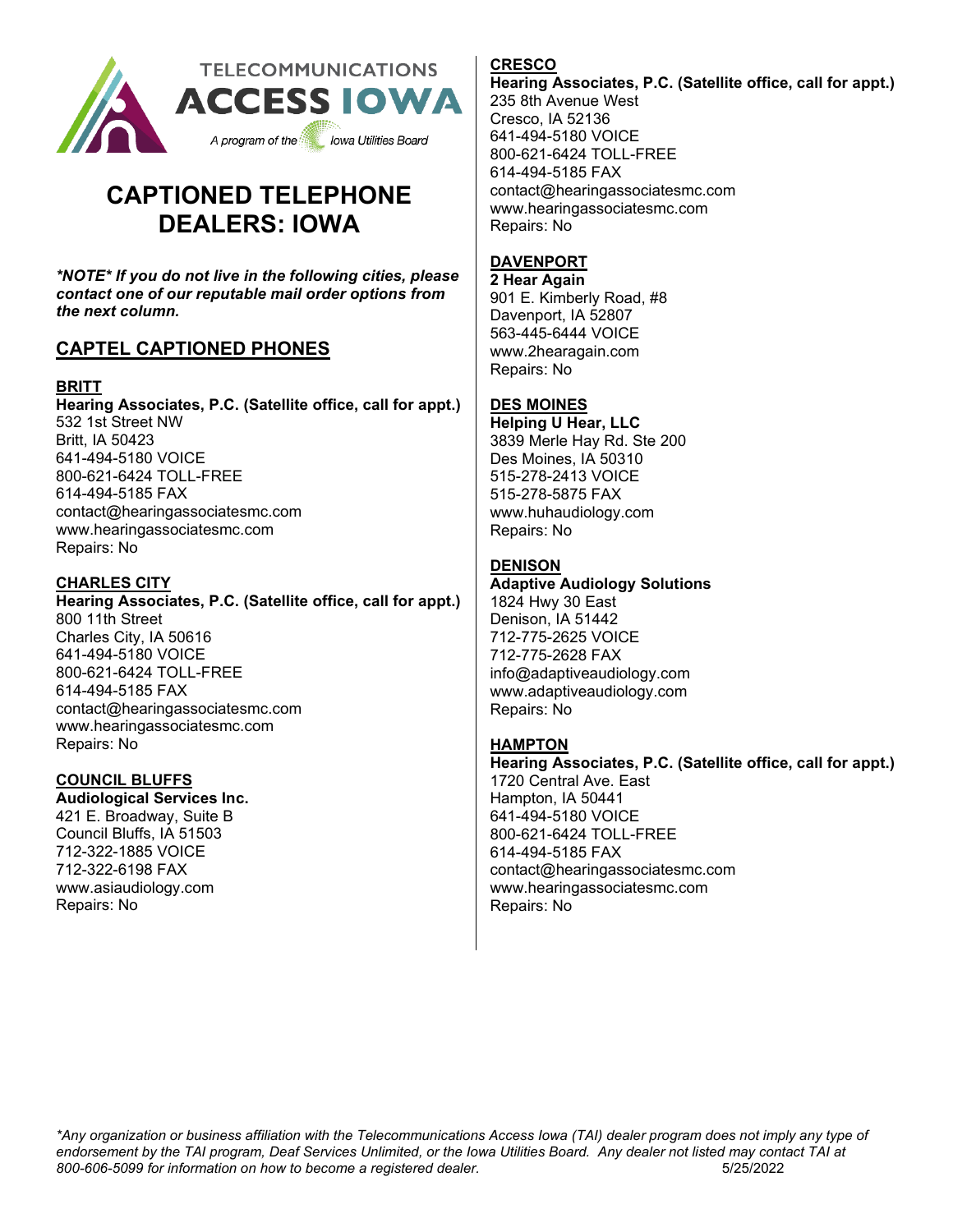## **HIAWATHA**

#### **Heartland Hearing Center**

1350 Blairs Ferry Rd, Ste. C Hiawatha, IA 52233 319-409-5786 VOICE 319-826-6595 FAX info@heartlandhearingiowa.com www.heartlandhearingiowa.com Repairs: No

#### **IOWA FALLS**

**Hearing Associates, P.C. (Satellite office, call for appt.)** 920 South Oak Street Iowa Falls, IA 50126 641-494-5180 VOICE 800-621-6424 TOLL-FREE 614-494-5185 FAX contact@hearingassociatesmc.com www.hearingassociatesmc.com Repairs: No

## **MASON CITY**

**Hearing Associates, P.C.** 250 South Crescent Dr., Suite 100 Mason City, IA 50401 641-494-5180 VOICE 800-621-6424 TOLL-FREE 614-494-5185 FAX contact@hearingassociatesmc.com www.hearingassociatesmc.com Repairs: No

## **Stephens Hearing Centers, LLC**

2428 4th St. SW Mason City, IA 50401 641-424-1111 VOICE 641-424-6715 FAX Repairs: No

#### **NEW HAMPTON**

**Hearing Associates, P.C. (Satellite office, call for appt.)** 308 North Maple Ave. New Hampton, IA 50659 641-494-5180 VOICE 800-621-6424 TOLL-FREE 614-494-5185 FAX contact@hearingassociatesmc.com www.hearingassociatesmc.com Repairs: No

## **OSAGE**

**Hearing Associates, P.C. (Satellite office, call for appt.)** 616 North 8th Street Osage, IA 50461 641-494-5180 VOICE 800-621-6424 TOLL-FREE 614-494-5185 FAX contact@hearingassociatesmc.com www.hearingassociatesmc.com Repairs: No